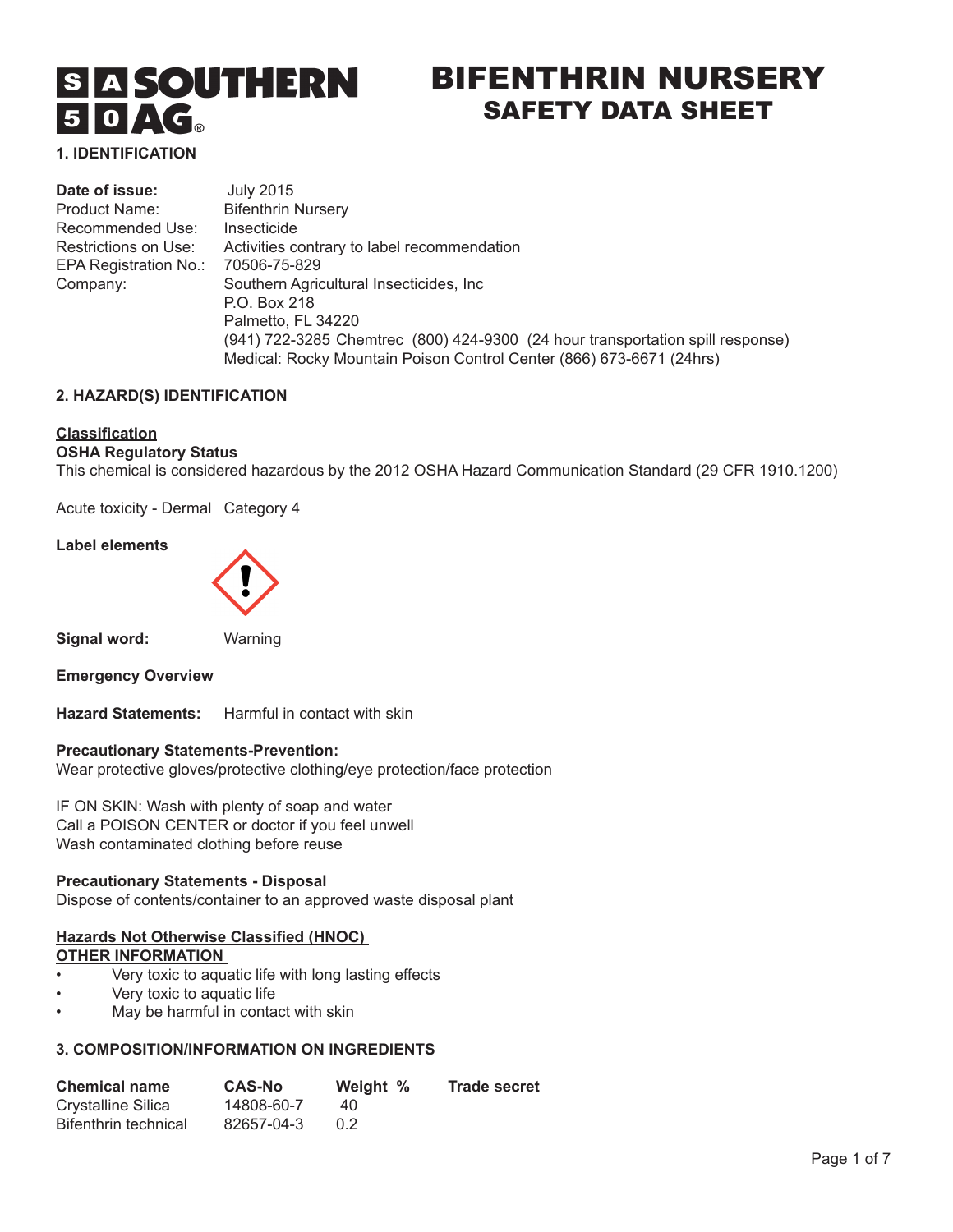If CAS number is "proprietary", the specific chemical identity and percentage of composition has been withheld as a trade secret.

#### **4. FIRST AID MEASURES**

#### **FIRST AID MEASURES**

- **Eye contact** Hold eye open and rinse slowly and gently with water for 15 20 minutes. Remove contact lenses, if present, after 5 minutes, then continue rinsing eye. Call a poison control center or for treatment advice.
- **Skin contact** Rinse skin immediately with plenty of water for 15-20 minutes. Call poison control center or doctor for treatment advice.
- **Inhalation** Move person to fresh air. If person is not breathing, call 911 or an ambulance, then give artificial respiration, preferably mouth-to-mouth if possible. Call a physician or poison control center immediately.
- **Ingestion** Never give anything by mouth to an unconscious person. Do not induce vomiting without medical advice. Call a physician or poison control center immediately.

**Protection of First-aiders** Use personal protective equipment.

## **Most Important Symptoms and Effects, Both Acute and Delayed**

No information available.

#### **Indication of Any Immediate Medical Attention and Special Treatment Needed**

Notes to physician Treat symptomatically.

#### **5. FIRE-FIGHTING MEASURES**

**Suitable extinguishing media:** Use:. Dry chemical. Carbon dioxide (C02). Water spray, alcohol-resistant foam.

**Unsuitable extinguishing media:** No information available.

**Specific hazards arising from the chemical:** No information available.

**Hazardous combustion products:** Carbon monoxide. Carbon dioxide (C02). Hydrogen fluoride. Hydrogen chloride.

#### **Explosion data**

**Protective equipment and precautions for firefighters:** Use personal protective equipment. As in any fire, wear selfcontained breathing apparatus pressure-demand, MSHA/NIOSH (approved or equivalent) and full protective gear.

#### **6. ACCIDENTAL RELEASE MEASURES**

#### **Personal precautions, protective equipment and emergency procedures**

- **Personal Precautions:** Avoid contact with the skin and the eyes. Use personal protective equipment. Wear protective gloves/clothing and eye/face protection.
- **Environmental Precautions:** Consult a regulatory specialist to determine appropriate state or local reporting requirements, for assistance in waste characterization and/or hazardous waste disposal and other requirements listed in pertinent environmental permits.

**Methods and material for containment and cleaning up:** Sweep up and shovel into suitable containers for disposal.

#### **7. HANDLING AND STORAGE**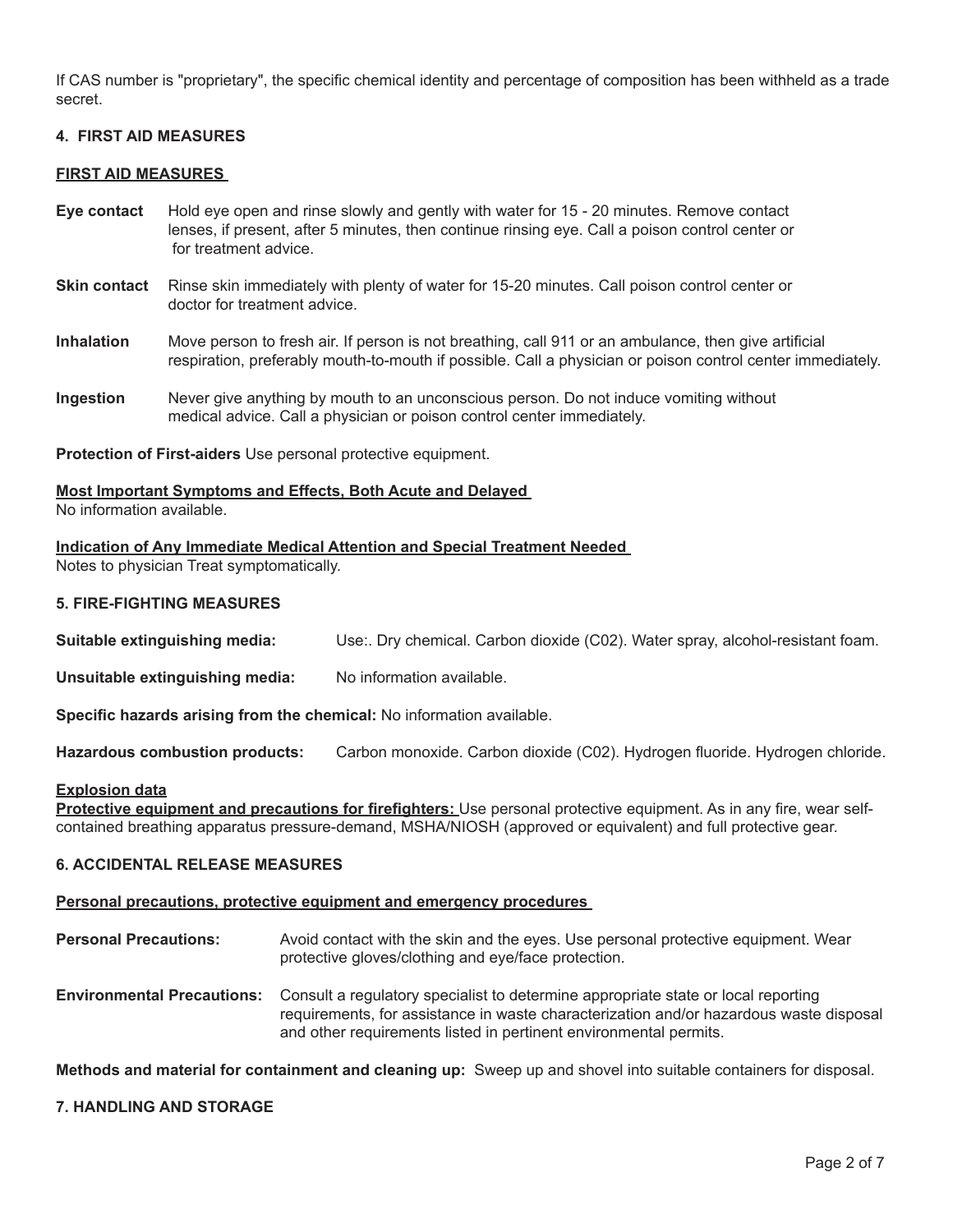**Precautions for safe handling:** Avoid contact with skin and eyes. Do not eat, drink or smoke when using this product. Wash thoroughly after handling. Keep out of reach of children.

**Conditions for safe storage, including any incompatibilities:** 

of exhaust systems.

**Storage:** Keep containers tightly closed in a cool, well-ventilated place.<br> **incompatible materials:** No materials to be especially mentioned. No materials to be especially mentioned.

## **8. EXPOSURE CONTROLS/PERSONAL PROTECTION**

| <b>Exposure guidelines</b>            |                                                                                                                                                                                                     |                      |
|---------------------------------------|-----------------------------------------------------------------------------------------------------------------------------------------------------------------------------------------------------|----------------------|
| <b>Exposure Limit Respirable dust</b> |                                                                                                                                                                                                     |                      |
| <b>Chemical name</b>                  | <b>ACGIH TLV</b>                                                                                                                                                                                    | <b>OSHA PEL</b>      |
| Silica Sand                           | 0.025 mg/m3 -8 hr TWA                                                                                                                                                                               | 0.05 mg/m3 8 hr TWA: |
|                                       | Engineering controls: Investigate engineering techniques to reduce exposures. Local mechanical exhaust<br>ventilation is preferred. Consult ACGIH ventilation manual or NFPA Standard 91 for design |                      |

#### **Personal protective equipment**

|                         | Eye/Face Protection: Use eye protection to avoid eye contact. Where there is potential for eye contact have |
|-------------------------|-------------------------------------------------------------------------------------------------------------|
|                         | eye flushing equipment available.                                                                           |
| <b>Skin protection:</b> | Wear protective gloves/clothing. Socks and footwear.                                                        |
|                         | Respiratory protection: Where airborne exposure is likely, use NIOSH approved respiratory protection        |
|                         | equipment appropriate to the material and/or its components. Full facepiece equipment is                    |
|                         | recommended and, if used, replaces need for face shield and/or chemical goggles. If                         |
|                         | exposures cannot be kept at a minimum with engineering controls, consult respirator                         |
|                         | manufacturer to determine appropriate type equipment for given application. Observe                         |
|                         | respirator use limitations specified by NIOSH or the manufacturer. For emergency and                        |
|                         | other conditions where there may be a potential for significant exposure, use an                            |
|                         | approved full face positive-pressure, self-contained breathing apparatus. Respiratory                       |
|                         | protection programs must comply with 29 CFR 1910.134.                                                       |

#### **General hygiene considerations**

Do not eat, drink or smoke when using this product. Remove and wash contaminated clothing before re-use. Wear suitable gloves and eye/face protection. Wash hands before breaks and immediately after handling the product.

#### **9. PHYSICAL AND CHEMICAL PROPERTIES**

#### **Information on basic physical and chemical properties**

| <b>Physical state</b>           | granular                 |             |
|---------------------------------|--------------------------|-------------|
| appearance                      | Off-white                |             |
| color                           | No information available |             |
| Odor                            | Slight                   |             |
| <b>Property</b>                 | <b>VALUES</b>            |             |
| рH                              | 6.68                     |             |
| Melting point/freezing point    | 7.68 °C / 46 OF          |             |
| <b>Boiling Point/Range</b>      | No information available |             |
| <b>Flash Point</b>              | No information available |             |
| <b>Evaporation Rate</b>         | No information available |             |
| Flammability (solid, gas)       | No information available |             |
| Flammability limit in air       |                          |             |
| <b>Upper Flammability Limit</b> | No information available |             |
| Lower Flammability Limit        | No information available |             |
| Vapor pressure                  | No information available |             |
| Vapor Density                   | No information available |             |
| Specific gravity                | No information available | Page 3 of 7 |
|                                 |                          |             |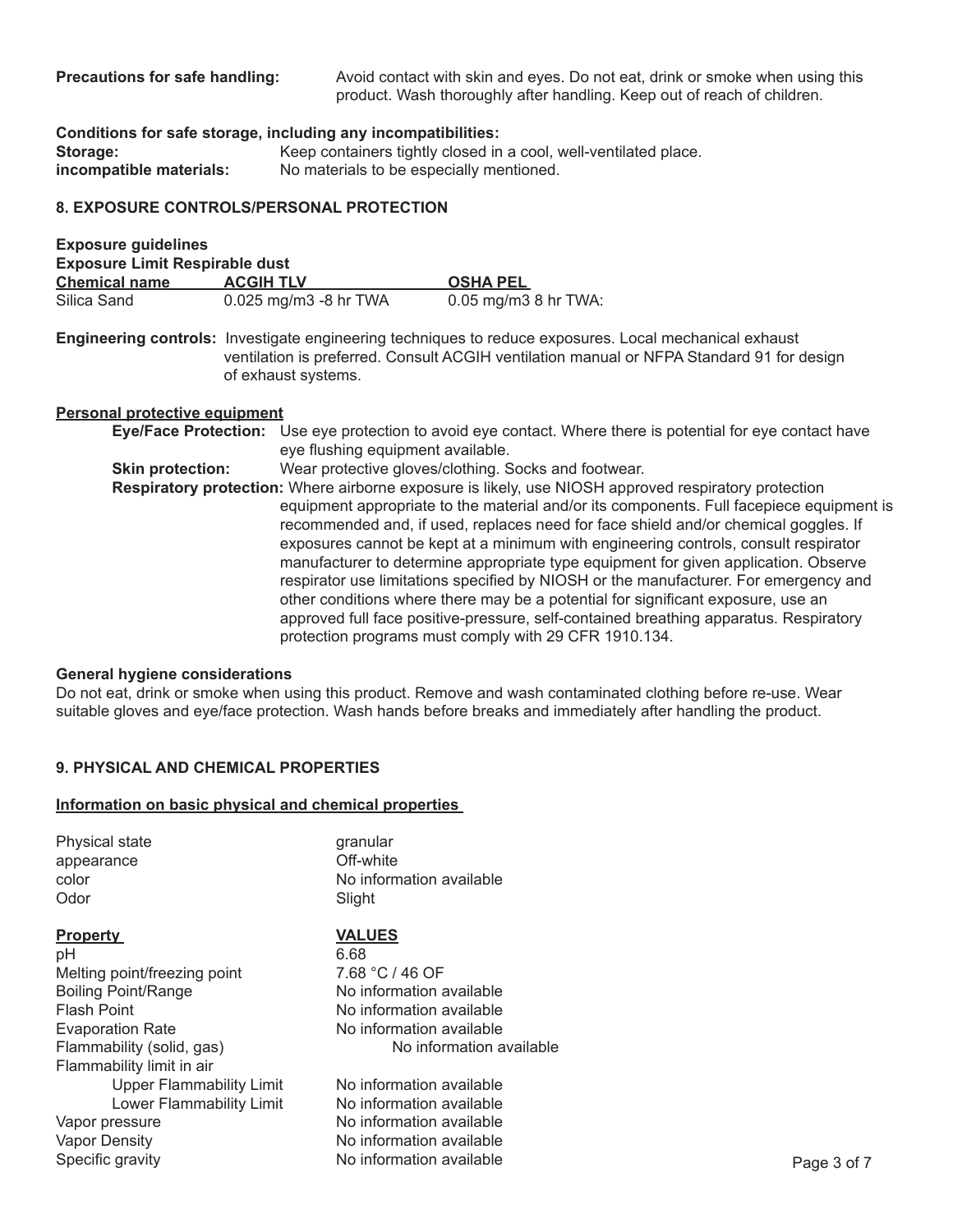| Water solubility                       | No information available |
|----------------------------------------|--------------------------|
| Solubility in Other Solvents           | No information available |
| Partition coefficient: n-octanol/water | No information available |
| Autoignition temperature               | No information available |
| Decomposition temperature              | No information available |
| Viscosity, kinematic                   | No information available |
| Dynamic viscosity                      | No information available |
| <b>Explosive properties</b>            | No information available |
| Oxidizing properties                   | No information available |
| <b>OTHER INFORMATION</b>               |                          |
| Softening point                        | No information available |
| molecular weight                       | No information available |
| <b>VOC Content</b>                     | No information available |
| density                                | No information available |
| Bulk density                           | No information available |
| <b>10. STABILITY AND REACTIVITY</b>    |                          |
| <b>Reactivity</b>                      | no data available        |

| <b>Reactivity</b>                  | no data available                                                                                             |
|------------------------------------|---------------------------------------------------------------------------------------------------------------|
| <b>Chemical stability</b>          | Stable under normal conditions. Hazardous polymerization does not occur.                                      |
| Possibility of hazardous reactions | None under normal processing.                                                                                 |
| <b>Conditions to avoid</b>         | Keep away from open flames, hot surfaces and sources of ignition.                                             |
| incompatible materials             | No materials to be especially mentioned.                                                                      |
|                                    | Hazardous decomposition products Carbon dioxide (C02). Carbon monoxide. Hydrogen chloride. Hydrogen fluoride. |

## **11. TOXICOLOGICAL INFORMATION**

**The data on toxicology refer to the active ingredient.**

#### **Information on Likely Routes of Exposure**

| <b>Product information</b> | <b>Bifenthrin GC</b>                                         |  |
|----------------------------|--------------------------------------------------------------|--|
|                            | Acute oral LD50 (rat) >5,000 mg/kg - for similar formulation |  |
|                            | Acute dermal LD50 (rabbit) >2,000 mg/kg - for bifenthrin     |  |
| <b>Inhalation</b>          | May cause irritation of respiratory tract.                   |  |
| Eye contact                | May cause irritation.                                        |  |
| <b>Skin contact</b>        | May be harmful if absorbed through the skin.                 |  |
| Ingestion                  | MAY BE HARMFUL IF SWALLOWED.                                 |  |

| <b>Chemical name</b> | LD50 Oral                 | <b>LD50 Dermal</b>       | <b>LC50 Inhalation</b> |
|----------------------|---------------------------|--------------------------|------------------------|
| <b>Bifenthrin</b>    | > 5000 mg/kg ( Rat)       | $>$ 2000 mg/kg ( Rabbit) | NA.                    |
| 7631-86-9            | (for similar formulation) | (for bifenthrin)         |                        |

## **Information on Toxicological Effects**

**Symptoms** No information available.

## **Delayed and immediate effects as well as chronic effects from short and long-term exposure**

| sensitization            | No information available.                                                                     |
|--------------------------|-----------------------------------------------------------------------------------------------|
| <b>Mutagenic effects</b> | No information available.                                                                     |
| Carcinogenicity          | The information below indicates whether any agency has listed any ingredient as a carcinocen. |

| <b>Chemical name</b>  | <b>ACGIH</b> | <b>IARC</b> | <b>NTP</b> | OSHA                     |             |
|-----------------------|--------------|-------------|------------|--------------------------|-------------|
| Silica sand<br>$\sim$ |              | Group 1     |            | $\overline{\phantom{0}}$ |             |
| 14808-60-7            |              |             |            |                          | Page 4 of 7 |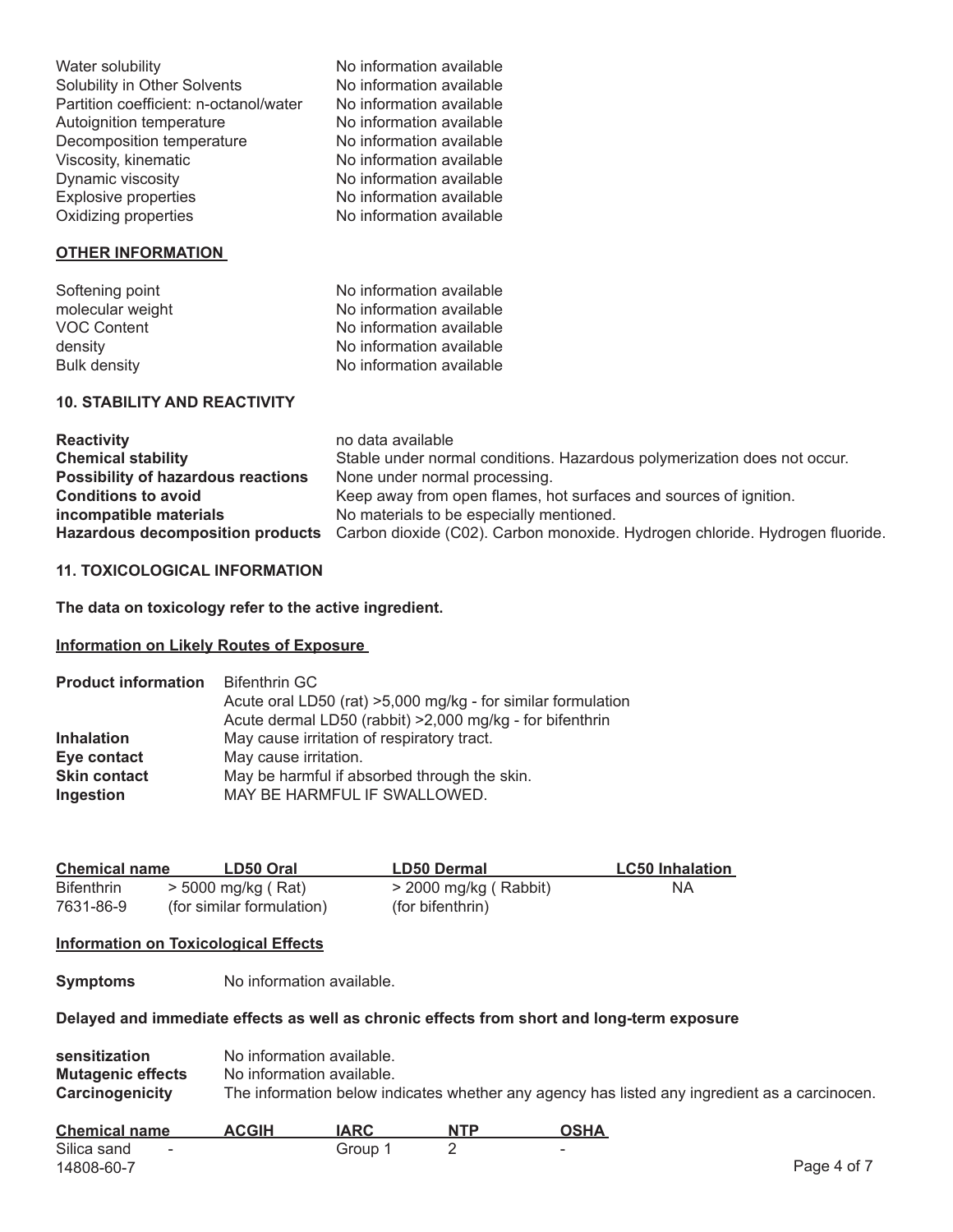| <b>Reproductive effects</b>   | Not Available.            |
|-------------------------------|---------------------------|
| <b>STOT - Single Exposure</b> | No information available. |
| STOT - repeated exposure      | No information available. |
| <b>Chronic toxicity</b>       | Avoid repeated exposure.  |
| <b>Target organ effects</b>   | Respiratory System, Eyes. |
| <b>Aspiration hazard</b>      | No information available. |

#### **Numerical Measures of Toxicity - Product information**

| LD50 Oral   | > 5000 mg/kg (rat) |
|-------------|--------------------|
| LD50 Dermal | > 2000 mg/kg (rat) |

#### **12. ECOLOGICAL INFORMATION**

#### **ecotoxicity**

Bifenthrin : Highly toxic to fish and aquatic arthropods (LC50 values between 0.0038 to 17.8 ug/L. Slightly toxic to water fowl and upland game birds (LD50 between 1800 to >2150 mg/kg)

**Persistence/Degradability** No information available.

**Bioaccumulation/Accumulation** No information available.

**Other Adverse Effects** No information available

#### **13. DISPOSAL CONSIDERATIONS**

#### **Waste Treatment Methods**

**Waste Disposal Method** Pesticide wastes are acutely hazardous. Improper disposal of excess pesticide or rinsate is a violation of Federal law. If the wastes cannot be disposed of by use or according to label instructions, contact your State Pesticide or Environmental Control Agency, or the Hazardous Waste representative at the nearest EPA Regional Office for guidance. **Contaminated packaging •• Refer to product label.** 

#### **14. TRANSPORT INFORMATION**

| <b>DOT</b>      | NOT REGULATED |
|-----------------|---------------|
| <b>TDG</b>      | NOT REGULATED |
| IATA            | NOT REGULATED |
| <b>IMDG/IMO</b> | NOT REGULATED |

Quartz is registered on the TSCA chemical inventory. However, it is not regulated.

#### **15. REGULATORY INFORMATION**

This chemical is a pesticide product registered by the Environmental Protection Agency and is subject to certain labeling requirements under federal pesticide law. These requirements differ from the classification criteria and hazard information required for safety data sheets, and for workplace labels of non-pesticide chemicals. Following is the hazard information as required on the pesticide label:

| signal word | <b>CAUTION</b> |
|-------------|----------------|
|-------------|----------------|

**Ventilation Control** PESTICIDE APPLICATORS & WORKERS THESE WORKERS MUST REFER TO PRODUCT LABELING AND DIRECTIONS FOR USE IN ACCORDANCE WITH EPA WORKER PROTECTION STANDARD 40 CFR PART 170.

**Keep out of Reach of Children. Harmful if absorbed through the skin. Extremely toxic to aquatic organisms including fish and invertebrates.** Page 5 of 7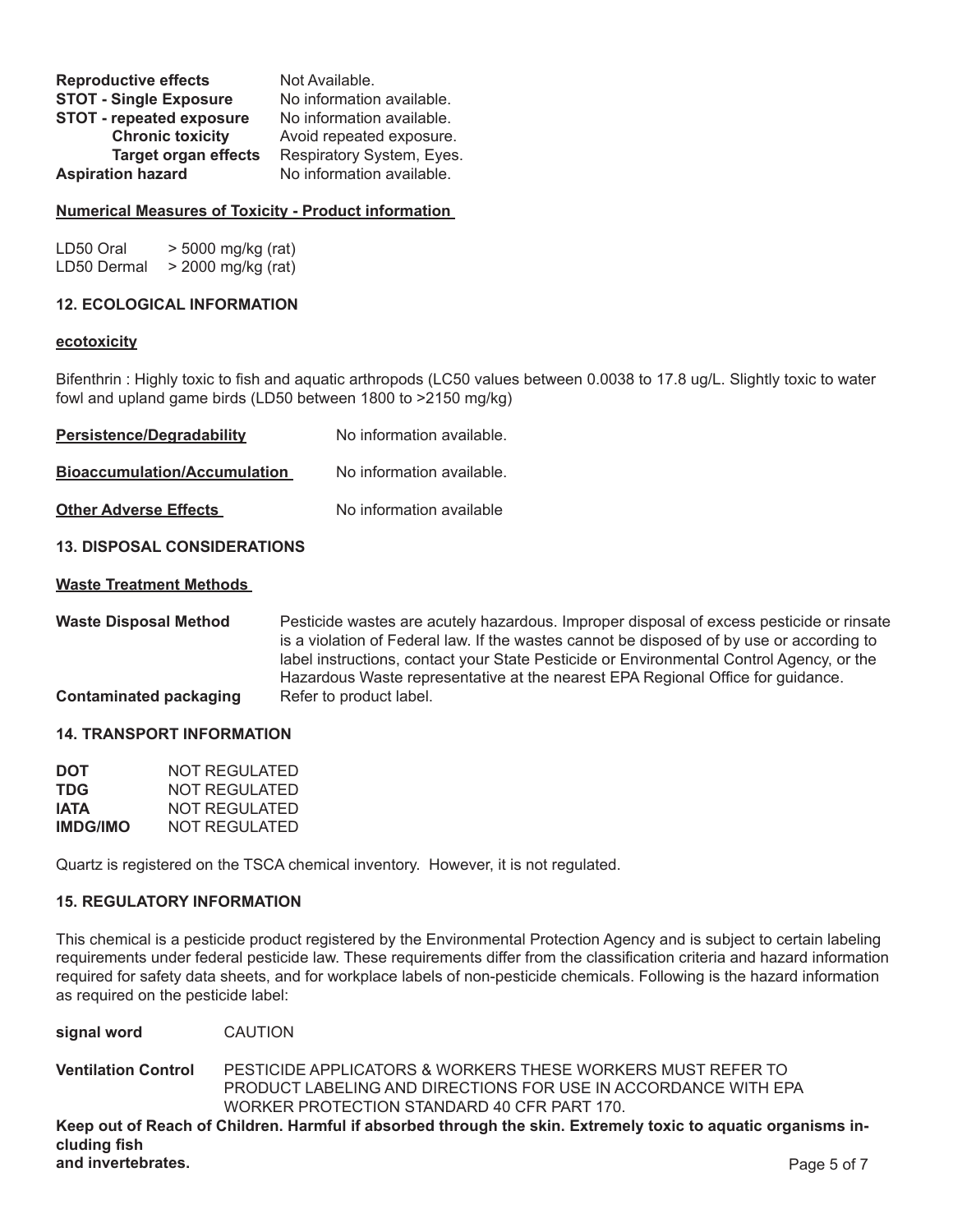## **International Inventories**

| <b>USINV</b>    | Not determined  |  |  |
|-----------------|-----------------|--|--|
| <b>DSL/NDSL</b> | Not determined  |  |  |
| <b>EINECS/</b>  | Does not comply |  |  |
| <b>ELINCS</b>   |                 |  |  |
| <b>ENCS</b>     | Complies        |  |  |
| China           | Complies        |  |  |
| KECI            | Complies        |  |  |
| <b>PICCS</b>    | Does not comply |  |  |
| <b>AICS</b>     | Does not comply |  |  |
| <b>TSCA</b>     | Does not comply |  |  |
|                 |                 |  |  |

**TSCA** - United States Toxic Substances Control Act Section 8(b) Inventory

**DSL/NDSL** - Canadian Domestic Substances List/Non-Domestic Substances List

**EINECS/ELINCS** - European Inventory of Existing Commercial Chemical Substances/EU List of Notified Chemical **Substances** 

**ENCS** - Japan Existing and New Chemical Substances

**IECSC** - China Inventory of Existing Chemical Substances

**KECl** - Korean Existing and Evaluated Chemical Substances

**Plcca** - Philippines Inventory of Chemicals and Chemical Substances

**Ales** - Austral\an Inventory of Chemical Substances

## **Federal Regulations**

#### **SARA 313**

Section 313 of Title III of the Superfund Amendments and Reauthorization Act of 1986 (SARA). This product contains a chemical or chemicals which are subject to the reporting requirements of the Act and Title 40n of the Code of Federal Regulations, Part 372:

| <b>Chemical name</b>                                        | <b>SARA 313 - Threshold Values</b>                                     |                                                  |  |  |
|-------------------------------------------------------------|------------------------------------------------------------------------|--------------------------------------------------|--|--|
| Bifenthrin technical - 82657-04-3                           | 1.0                                                                    |                                                  |  |  |
| <b>SARA 311/312 Hazardous Categorization</b>                |                                                                        |                                                  |  |  |
| Acute health hazard                                         | yes                                                                    |                                                  |  |  |
| <b>Chronic health hazard</b>                                | yes                                                                    |                                                  |  |  |
| <b>Fire hazard</b>                                          | No.                                                                    |                                                  |  |  |
| Sudden release of pressure hazard                           | No.                                                                    |                                                  |  |  |
| <b>Reactive Hazard</b>                                      | No.                                                                    |                                                  |  |  |
| <b>CERCLA</b><br><b>SARA Product RQ</b><br>0<br><b>RCRA</b> |                                                                        |                                                  |  |  |
| <b>Pesticide Information</b>                                |                                                                        |                                                  |  |  |
| <b>FIFRA - Restricted Use</b><br>Component                  | <b>FIFRA - Pesticide</b><br><b>Product Other</b><br><b>Ingredients</b> | FIFRA - Listing of<br><b>Pesticide Chemicals</b> |  |  |
| Silica sand                                                 |                                                                        | X                                                |  |  |
| $14808 - 60 - 7$ ( $>40$ )                                  |                                                                        |                                                  |  |  |
| <b>Bifenthrin technical</b>                                 |                                                                        | X                                                |  |  |

#### **State Regulations**

82657-04-3 ( 0.2 )

**State Right-to-Know**

**California Pesticides -Restricted Materials**